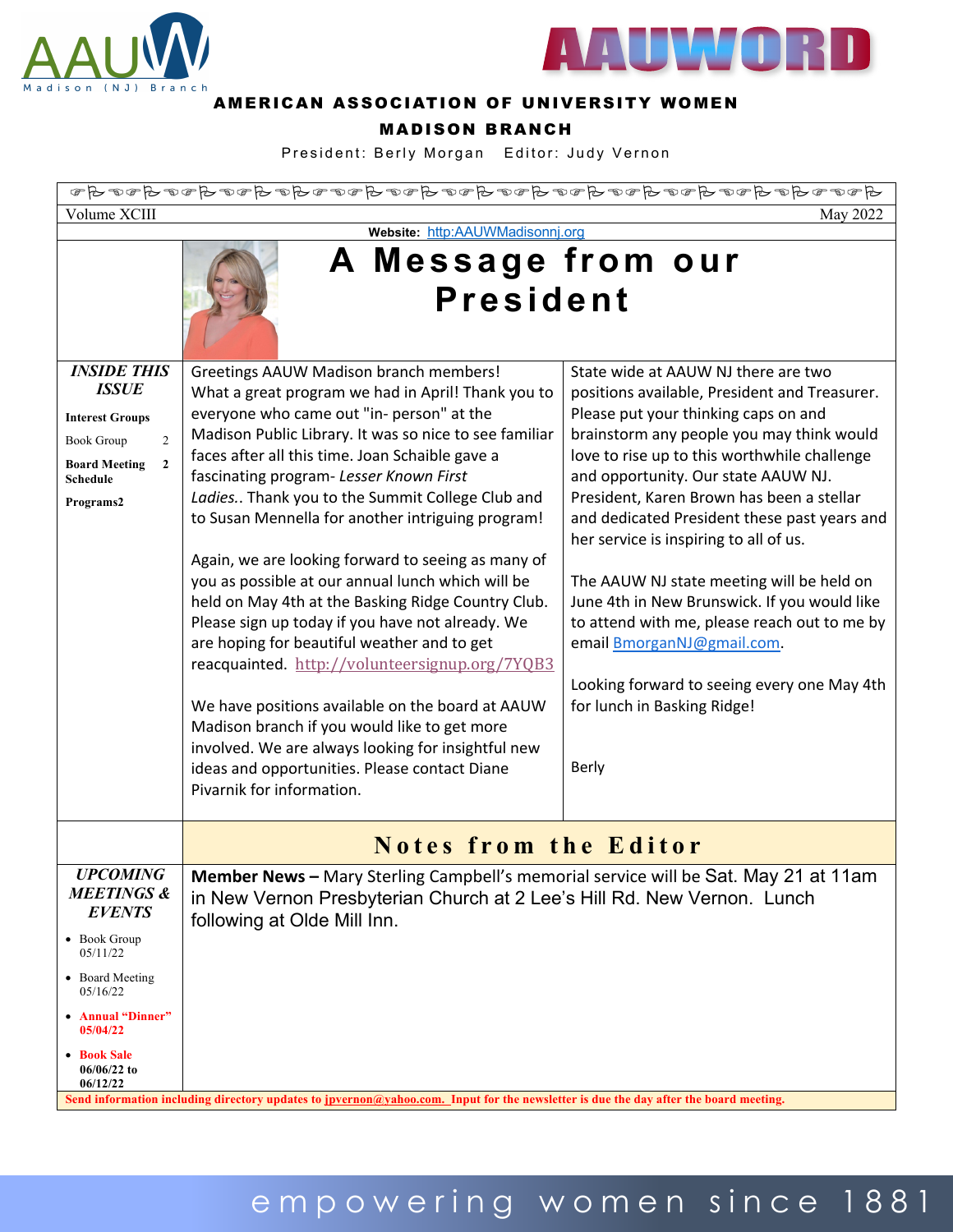$P - P$ Announcements and Events & B



**The Book Group**

All are welcome to join us. Lots of conversation and sharing ideas on the book, author, and its reviews. Come and join us bringing your suggestions for future reads. Contact Kathleen Magill or Susan Mennella for more information and to be put on the list for the Zoom link. NEW MEMBERS welcome! **Contact Susan Mennella or Kathleen Magill to learn more or to** 

**be added to the email list. The Book Group will meet on the second Wed of the month at 1PM.**

**May 11, 2022 at 1PM**. The Rushmore Room at the Madison Pubic Library is booked. A Zoom link will also be sent prior to the meeting.

Becoming Nicole: The Transformation of an American Family" by Amy Ellis Nutt.



# **Mahjongg**

Mahjongg group is resuming its schedule playing on the second and fourth Monday of the month. We meet at 11:30 am at Shirley Mutchler's home, 12 GROVE ST, MADISON. Bring lunch. NEW MEMBERS welcome! We will teach you to play.

**May 9 and May 23**

## **Board Meeting**

**Board meetings are held at 7:30 p.m. unless otherwise noted. We will continue to use Zoom and links will be communicated to board members. Members are welcome to participate and should request login information from President**. Since we are using Zoom, no snow days are planned

**Check the newsletter & e-mails for changes.**

**2022:** May 16 June 20

### **Message from the Nominating Committee: (Diane Pivarnik, Ann Huber & Susan Mennella)**

The Nominating Committee is seeking candidates for the role of Branch President. This role is crucial for the continued success of our branch. The position can be shared by two individuals. Anyone that steps up will find a strong, knowledgeable and supportive Board to help you. Board meetings will continue on a virtual platform and branch meetings will likely be a combination of some virtual and some in person for 2022-23. Please contact any member of the nominating committee for more information.

## **Madison Branch Activities**

### **Monday May 4, 2022 at 12:30 PM**

**Annual (Dinner) Lunch –** We had to move the event to Wednesday, May 4<sup>th</sup> 2022. We have reservations at the Restaurant at the **Basking Ridge Country Club** at 12:30pm. Please, **sign up using the following link** http://volunteersignup.org/7YQB3. Please register by Friday, April 29 so that we can give the restaurant a count. The last lunch we had, worked out well when everyone had cash available. Based on the lunch menu I estimate \$25 -\$30.